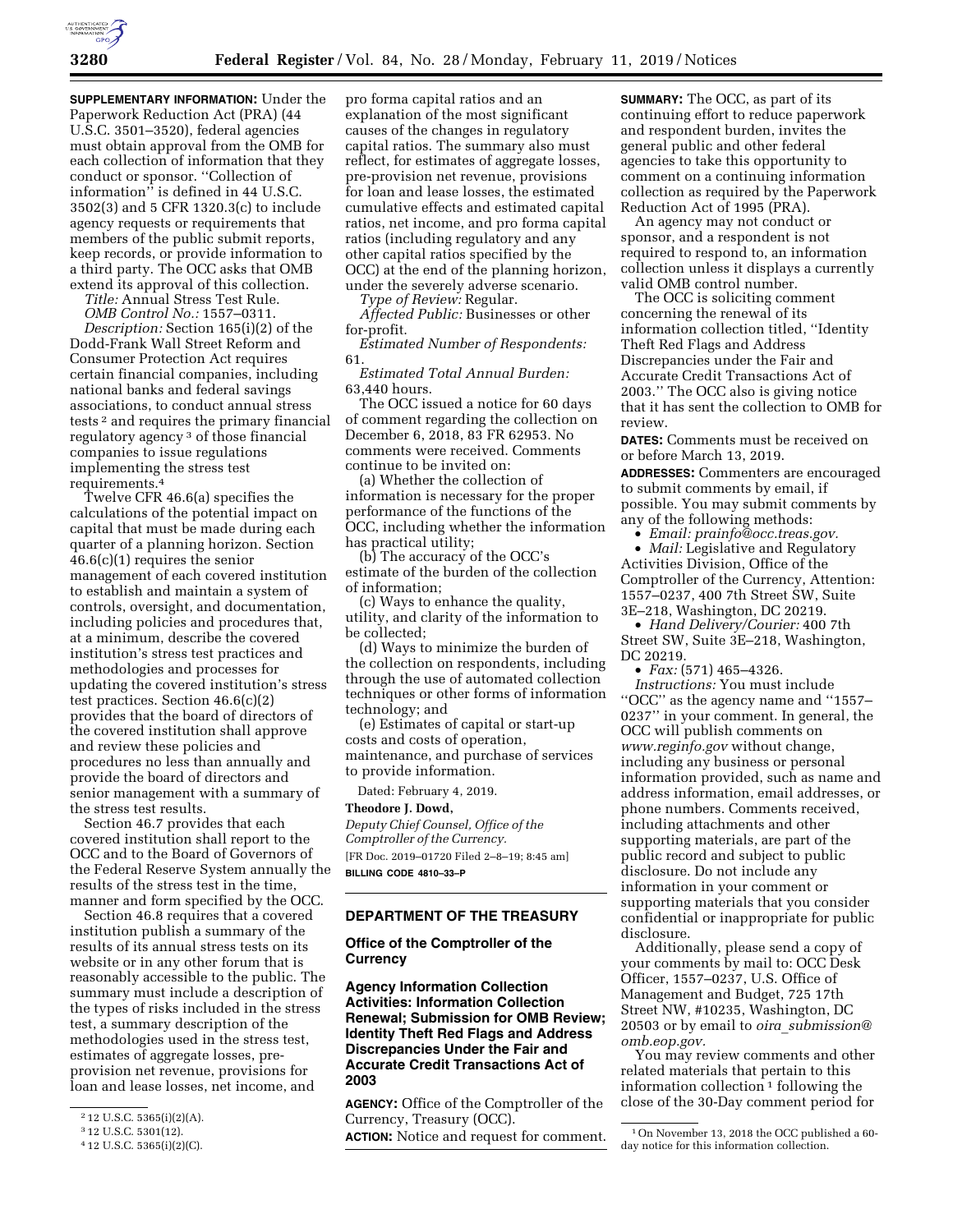this notice by any of the following methods:

• *Viewing Comments Electronically:*  Go to *[www.reginfo.gov.](http://www.reginfo.gov)* Click on the ''Information Collection Review'' tab. Underneath the ''Currently under Review'' section heading, from the dropdown menu, select ''Department of Treasury'' and then click ''submit.'' This information collection can be located by searching by OMB control number ''1557–0237'' or ''Identity Theft Red Flags and Address Discrepancies under the Fair and Accurate Credit Transactions Act of 2003.'' Upon finding the appropriate information collection, click on the related ''ICR Reference Number.'' On the next screen, select ''View Supporting Statement and Other Documents'' and then click on the link to any comment listed at the bottom of the screen.

• For assistance in navigating *[www.reginfo.gov,](http://www.reginfo.gov)* please contact the Regulatory Information Service Center at (202) 482–7340.

• *Viewing Comments Personally:* You may personally inspect comments at the OCC, 400 7th Street, SW Washington, DC. For security reasons, the OCC requires that visitors make an appointment to inspect comments. You may do so by calling (202) 649–6700 or, for persons who are deaf or hearing impaired, TTY, (202) 649–5597. Upon arrival, visitors will be required to present valid government-issued photo identification and submit to security screening in order to inspect comments.

**FOR FURTHER INFORMATION CONTACT:**  Shaquita Merritt, Clearance Officer, (202) 649–5490 or, for persons who are deaf or hearing impaired, TTY, (202) 649–5597, Chief Counsel's Office, Office of the Comptroller of the Currency, 400 7th Street SW, Suite 3E–218, Washington, DC 20219.

**SUPPLEMENTARY INFORMATION:** Under the PRA (44 U.S.C. 3501–3520), federal agencies must obtain approval from OMB for each collection of information they conduct or sponsor. ''Collection of information'' is defined in 44 U.S.C. 3502(3) and 5 CFR 1320.3(c) to include agency requests and requirements that members of the public submit reports, keep records, or provide information to a third party. The OCC requests that OMB extend its approval of the following collection.

*Title:* Identity Theft Red Flags and Address Discrepancies under the Fair and Accurate Credit Transactions Act of 2003.

*OMB Control No.:* 1557–0237. *Description:* Section 114 of the Fair and Accurate Credit Transactions Act of

2003 (FACT Act) 2 amended section 615 of the Fair Credit Reporting Act  $(FCRA)^3$  to require the Agencies<sup>4</sup> to issue jointly:

• Guidelines for financial institutions and creditors regarding identity theft with respect to their account holders and customers; (in developing the guidelines, the Agencies are required to identify patterns, practices, and specific forms of activity that indicate the possible existence of identity theft; the guidelines must be updated as often as necessary and must be consistent with the policies and procedures required under section 326 of the USA PATRIOT Act, (31 U.S.C. 5318(l));

• Regulations that require each financial institution and each creditor to establish reasonable policies and procedures for implementing the guidelines in order to identify possible risks to account holders or customers or to the safety and soundness of the institution or creditor; and

• Regulations generally requiring credit and debit card issuers to assess the validity of change of address requests under certain circumstances.

Section 315 of the FACT Act<sup>5</sup> also amended section 605 of FCRA<sup>6</sup> to require the Agencies to issue regulations providing guidance regarding what reasonable policies and procedures a user of consumer reports must have in place and employ when a user receives a notice of address discrepancy from a consumer reporting agency (CRA). These regulations are required to describe reasonable policies and procedures for users of consumer reports to:

• Enable a user to form a reasonable belief that it knows the identity of the person for whom it has obtained a consumer report; and

• Reconcile the address of the consumer with the CRA, if the user establishes a continuing relationship with the consumer, and the user regularly and in the ordinary course of business furnishes information to the CRA.

4Section 114 required the guidelines and regulations to be issued jointly by the federal banking agencies (OCC, Board of Governors of the Federal Reserve System, and Federal Deposit Insurance Corporation), the National Credit Union Administration, and the Federal Trade Commission. Therefore, for purposes of this filing, ''Agencies'' refers to these entities. Note that Section 1088(a)(8) of the Dodd-Frank Act further amended section 615 of FCRA to also require the Securities and Exchange Commission and the Commodity Futures Trading Commission to issue Red Flags guidelines and regulations.

As required by section 114 of the FACT Act, appendix J to 12 CFR part 41 contains guidelines for financial institutions and creditors to use in identifying patterns, practices, and specific forms of activity that may indicate the existence of identity theft. In addition, 12 CFR 41.90 requires each financial institution or creditor that is a national bank, federal savings association, federal branch or agency of a foreign bank, and any of their operating subsidiaries that are not functionally regulated, to establish an Identity Theft Prevention Program (Program) designed to detect, prevent, and mitigate identity theft in connection with accounts. Pursuant to § 41.91, credit card and debit card issuers must implement reasonable policies and procedures to assess the validity of a request for a change of address under certain circumstances.

Section 41.90 requires each OCCregulated financial institution or creditor that offers or maintains one or more covered accounts to develop and implement a Program. In developing a Program, financial institutions and creditors are required to consider the guidelines in appendix J and include the suggested provisions, as appropriate. The initial Program must be approved by the institution's board of directors or by an appropriate committee thereof. The board, an appropriate committee thereof, or a designated employee at the level of senior management must be involved in the oversight of the Program. In addition, staff members must be trained to carry out the Program. Pursuant to § 41.91, each credit and debit card issuer is required to establish and implement policies and procedures to assess the validity of a change of address request if it is followed by a request for an additional or replacement card. Before issuing the additional or replacement card, the card issuer must notify the cardholder of the request and provide the cardholder a reasonable means to report incorrect address changes or use another means to assess the validity of the change of address.

As required by section 315 of the FACT Act, §1022.82<sup>7</sup> requires users of consumer reports to have in place reasonable policies and procedures that must be followed when a user receives a notice of address discrepancy from a CRA.

Section 1022.82 requires each user of consumer reports to develop and

<sup>2</sup> 15 U.S.C. 1681m(e).

<sup>3</sup> 15 U.S.C. 1681m.

<sup>5</sup> 15 U.S.C. 1681c(h).

<sup>6</sup> 15 U.S.C. 1681c.

<sup>7</sup>Title X of the Dodd-Frank Wall Street Reform and Consumer Protection Act transferred this regulation to the CFPB. The OCC retains enforcement authority for this regulation for institutions with \$10 billion in total assets or less.